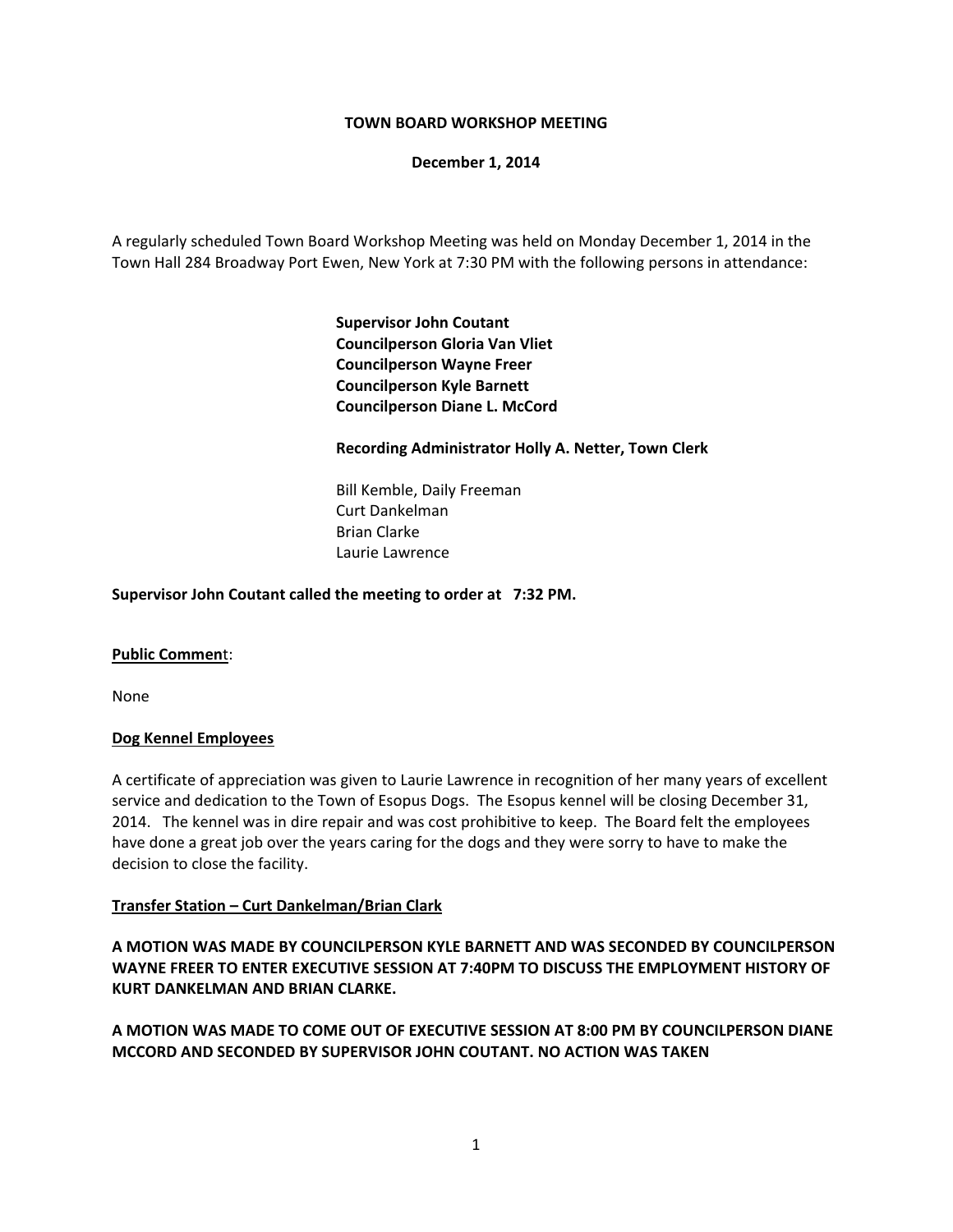Councilperson Kyle Barnett explained we need to put this operation out to bid, soliciting 3 bids or more. The process will take approximately  $60 - 90$  days by the time it goes out and we receive the RMP and make a determination. In the meantime the Town is also going to explore the option of taking the operation in house and comparing that cost to the bids. The Board will then make a determination as to which is the most cost effective option. The final possible option of last resort would be to close the transfer station. We need to see how much it would cost to operate the transfer station 3 days a week. The fees that are currently being charged at the transfer station will also be reviewed and compared to the other municipalities in Ulster County. Councilperson Gloria Van Vliet commented on a recent article from the Daily Freeman which stated the Town of Ulster was raising the cost of their permits to \$50.00. Councilperson Van Vliet has the concern that only 400 permits are issued out of approximately 9000 residents who live in the Town. Many people have private garbage pickup and they are subsidizing the few who utilize the transfer station. The Town needs to explore the efficiency and cost while keeping the budgetary constraints in mind.

Councilperson Van Vliet asked why we have not gotten rid of all the tires. Curt Dankelman said he got rid of a load last year and you need 1200 tires to fill a trailer. Curt said they are approaching that number now. He was not going to pay to have a trailer load pulled and not have it filled to it's capacity. He will be getting rid of them soon.

# **NYS Division Homeland Security & Emergency Services – Regarding OMB**

Supervisor John Coutant received a letter from NYS Division of Homeland Security and Emergency Services. The Supervisor explained if a Town receives more than \$500,000 or more of federal funds during a fiscal year it must have an independent audit. The estimate of the cost of this type of audit is \$20,000.00. Councilperson Van Vliet asked, since the money was for the water treatment plant does the Town have to do a town wide audit or can it be a special district audit. Supervisor Coutant said it is called a Single Audit which involves the funds that came in from the federal and state FEMA money. The auditor will look at everything relative to where the money went and the vendors who got paid. It is so expensive because the government requires you to use a CPA that has been trained and certified in handling the single audit in such a way to appease the government. Councilperson Freer remembers the original transaction had a 3 % administrative cost built in for billing and audit purposes. Don Kiernan will be consulted to see if the final payment included any funds to pay for the audit.

### **NYS Assessor's Association Course – January 12‐16, 2015**

Jo Anna Mignon, T.O.E. Assessor, has requested permission to attend a course being held by NYS Assessor's Association on January 12 – 16, 2015 in Syracuse. This training was included in her 2015 budget. Therefore, the Town Board approved her for attending the class.

### **Holiday Parade – 12/13/14**

Jack Spinneweber has confirmed he will have a float for the Town officials to ride on in the Winter Wonderland Parade on December 13, 2014. All participants should be there by 5:00 pm.